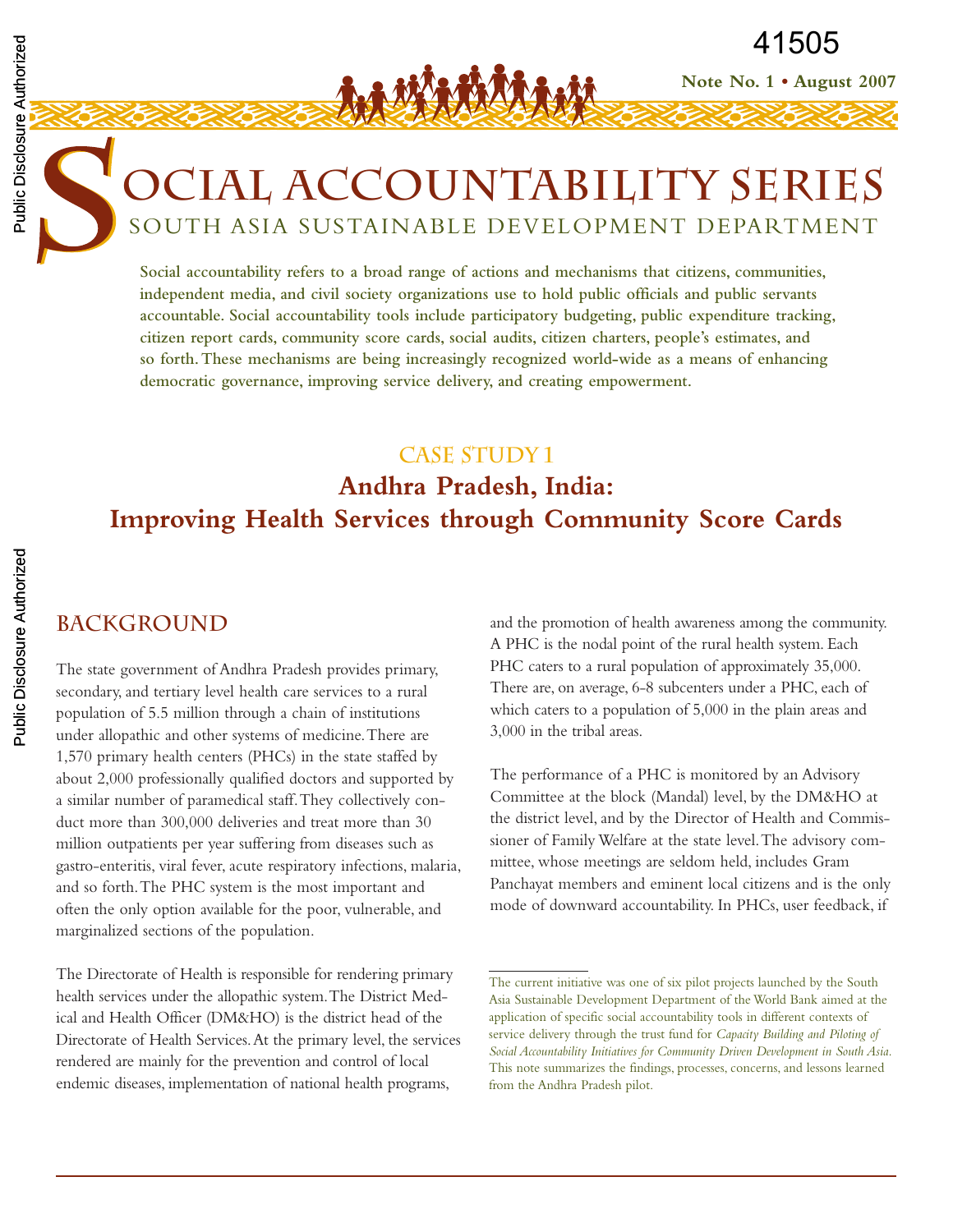

#### **Figure 1. Stages in the Community Score Card Process**



there is any at all, is usually limited to an abandoned complaint box.A monthly target-based approach is predominantly used to review PHCs with quantitative indicators such as number of outpatients treated, number of deliveries, number of lab tests, and so forth.There are no indicators to measure the quality of service delivery.Any improvements in the health care delivery system are largely individualized and rarely systemic, which invariably results in low user satisfaction levels.

The Center of Good Governance, Hyderabad, in partnership with the World Bank-sponsored Andhra Pradesh Rural Poverty Reduction Project (APRPRP),<sup>1</sup> undertook a pilot project in which the community score card (CSC) was applied to assess the performance of two primary health centers (PHCs) in two Mandals<sup>3</sup> of Visakhapatnam District, Andhra Pradesh, in the context of primary health care service delivery.The pilot commenced in March 2006.

#### **PROCESS**

The methodology adopted for undertaking the pilot project consisted of six stages of project activities undertaken in three phases as depicted in Figure 1. Phase I consisted of preparatory activities and building capacity for undertaking the implementation of the pilot project with community participation.The key activities undertaken in this phase involved selecting

<sup>1.</sup>The development objectives of the APRPRP or the Indira Kranti Patham (IKP), as it is commonly called, are to enable the rural poor in Andhra Pradesh to improve their livelihoods and quality of life and aims to eradicate poverty; promote human capital development; focus on the welfare of children, particularly girls, women, the old, and the infirm; and build an equitable society in which people participate in making decisions that affect their lives and livelihoods.

<sup>2.</sup>The Mandal, or subdistrict/block, is an administrative unit in Andhra Pradesh consisting of 30-50 villages with a population of approximately 50,000.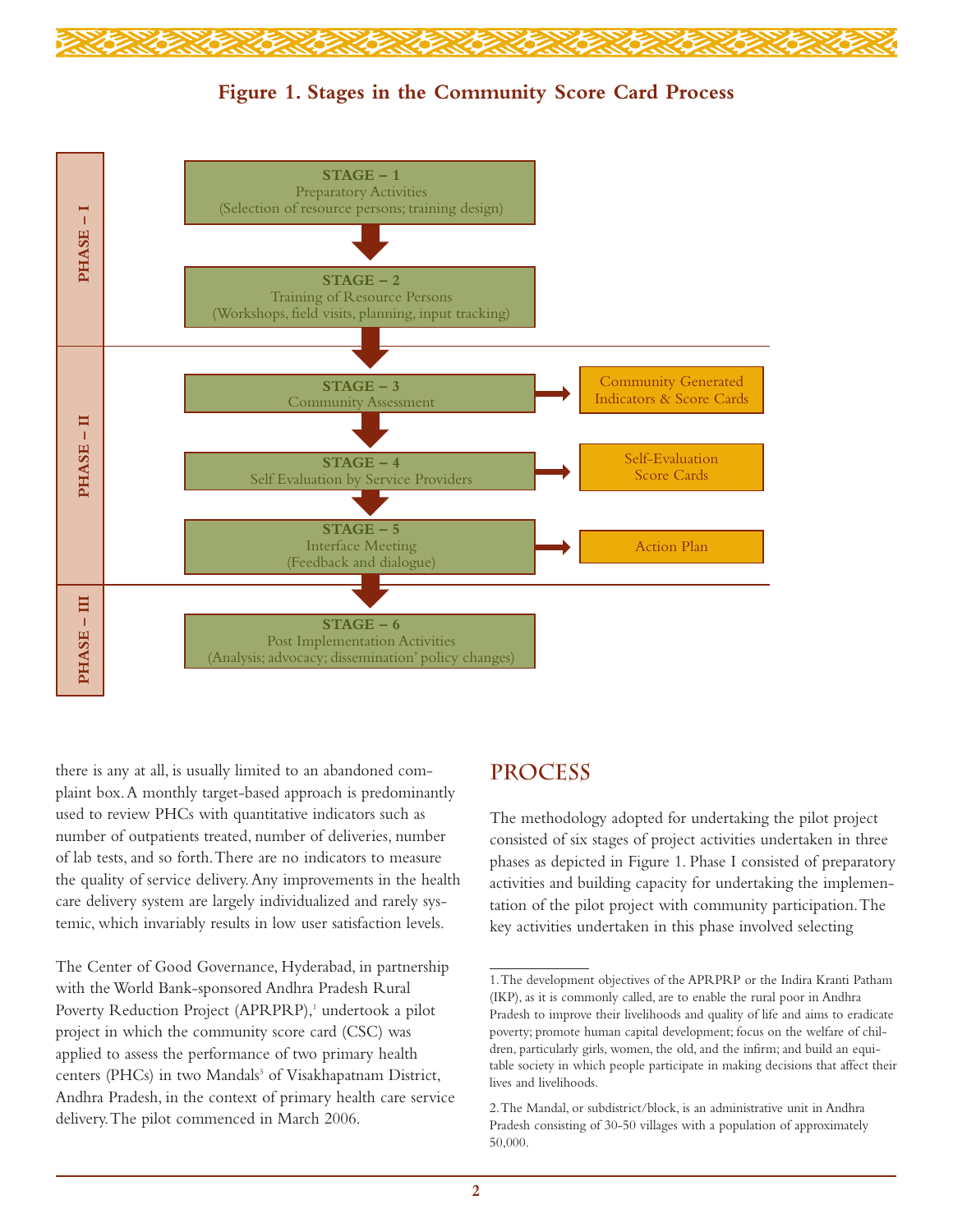community resource persons (CRPs); designing the training program; preparing the training manual; conducting the training workshop; and operational planning for the pilot exercise. Phase II saw the actual implementation of the pilot through trained CRPs.All key activities involved in the score card process, such as input tracking, community assessment, selfevaluation by service providers, consolidation of score cards, and the interface meeting, were undertaken during this phase. Finally, during phase III, post-implementation activities were conducted.This involved preparing action plans and conducting a dissemination workshop involving key stakeholders such as the state and local governments, civil society organizations, and so on.

*Key Resource Persons.* A small core team (3-4 people) of experienced professionals from the Center for Good Governance with a knowledge of participatory processes, supported by a team of local field workers provided by the project staff, were involved in guiding and monitoring the entire process. The project was executed by CRPs, suitably trained through classroom sessions and field activities. CRPs were selected community health workers, members of self-help groups, and community members who were articulate and acceptable to the community.These CRPs undertook the pilot application of score cards in two Mandals, Devarapalle and Golugonda, in Vishakhapatnam District.

*Criteria for Selection.* To get a clear picture of the health care service delivery status, PHCs in two Mandals that were distant from the district headquarters and which had sufficient geographic, economic, and social variations were identified. Subsequently, a group of 6 villages in the immediate service area of each Mandal were selected.

*Indicators and Scoring.* At each community location, the users of PHC services were divided into male and female groups.A total of 24 group discussions were conducted across the 12 villages, generating a cumulative total of 153 indicators<sup>3</sup> (Devarapalle Mandal—67 indicators, Golugonda Mandal—86 indicators; male groups—72 indicators, female groups—81 indicators).The community rated the various indicators on a scale of 0-100 to indicate their perception regarding the quality of service delivery.They also expressed their qualitative views to justify their choice and rating of indicators.

*Consolidation of Indicators.* The CSCs generated at the community level were thereafter consolidated to provide a holistic perspective on the issues affecting the community across different villages.The methodology adopted for consolidation of

#### **Community Score Cards**

The community score card (CSC) process is a community-based monitoring tool that is a hybrid of the techniques of social audits and citizen report cards.The CSC is an instrument to exact social and public accountability and responsiveness from service providers. By linking service providers to the community, citizens are empowered to provide immediate feedback to service providers.

the score cards consisted of the following three basic steps: 1. Aggregation—Issues identified by different groups in different ways were identified and aggregated.The aggregation resulted in 11 indicators (Figure 2). 2. Importance Estimation—A simple count of the indicators reflected their recall importance, and a composite ranking of indicators was done by assuming a simple weighted criterion.And 3. Composite Rating Calculation—Composite scores for each indicator were calculated using an average score (mean) as well as a min-max (range) criterion to assess the rating of service delivery on a particular attribute.

The service provider self-evaluation elicited perspectives from the supply side.The PHC administration was informed well in advance, and CRPs, along with community coordinators, visited the PHC.A total of 29 indicators were generated in the two PHCs during the self-evaluation process.These indicators were aggregated into seven broad categories for the purposes of analysis and comparison with the indicators generated during the community assessments.

*Interface Meetings and Action Plans.* After the community assessment and self-evaluation exercises, interface meetings brought the community and service providers together, and the results of the exercises were shared. State and district level administration officials were also present for greater impact. In these meetings, the service providers and the users discussed issues that they felt were important. Subsequently, action plans that clearly identified activities to be undertaken, the people responsible, and timelines were prepared for implementing improvements.

<sup>3.</sup>This is the sum total of all the indicators generated in all 24 discussion groups. Several of these indicators have been repeated across different discussion groups.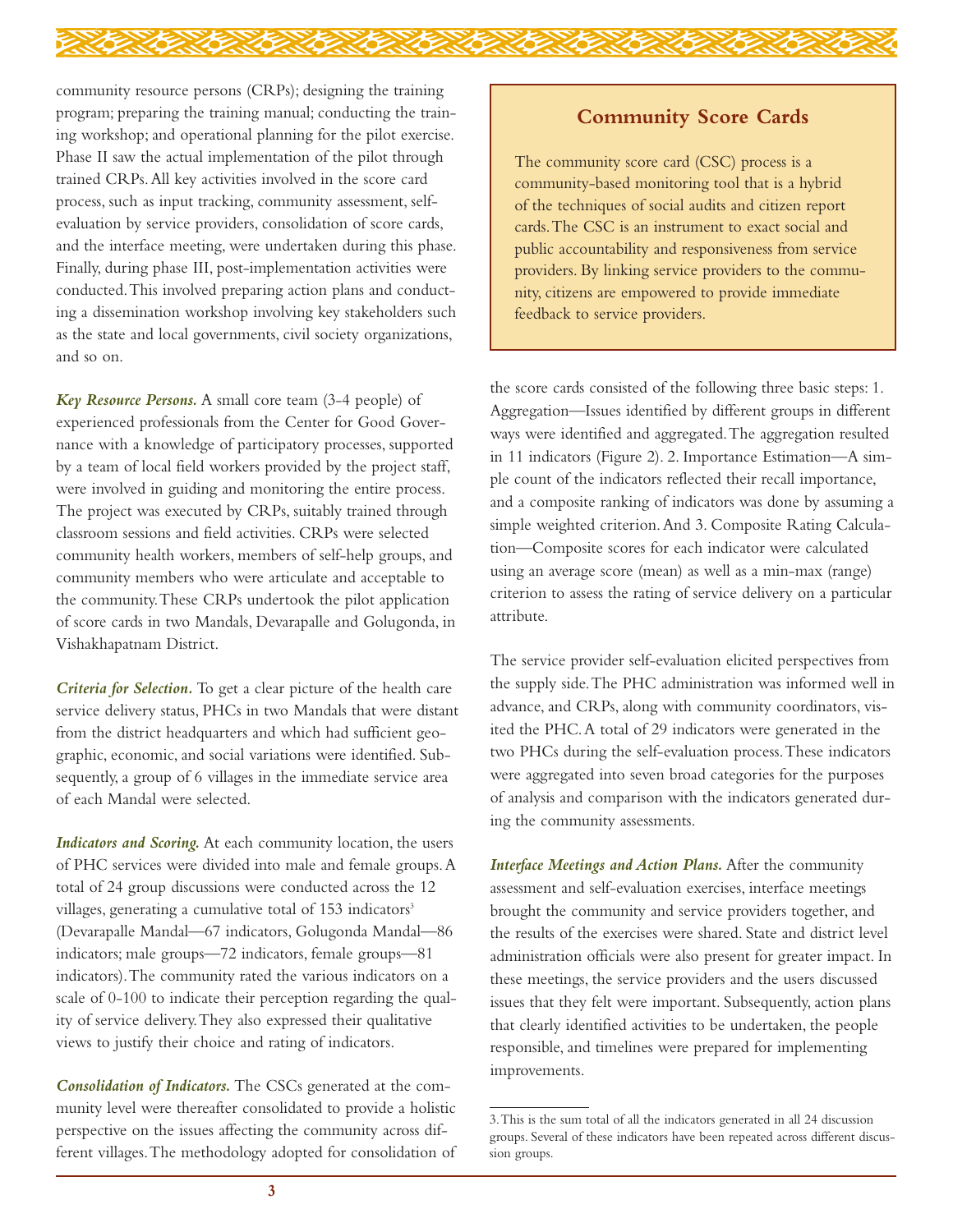## **RESULTS**

An evaluation of the scores given to various indicators (Figure 2) by each community suggests *systemic and support-level weaknesses that plague health care delivery* at the primary level.Three main observations emerge from the pilot study. 1. There are fundamental issues related to the operating style of functionaries, including low scores in indicators such as staff behavior and working style, hours of operation/availability of doctor/staff, medicine dispensing point, poor accountability, and weak responsiveness. 2. Service delivery is further undermined by *weak support services and infrastructure* issues.This is indicated by the scores in such categories as transportation, government schemes, subcentre linkages, waiting facilities, water supply, toilets, beds, waste management, and so on. 3. *Low awareness among community members* further complicates issues since most users are not aware of service entitlements, standards, or other government schemes.

The differences between the perceptions of the community and the service providers were quite stark, as depicted in Figure 2. On almost all indicators (except transportation facilities and doctor's availability in Golugonda), each community's scores are lower than the providers' scores.

*Staff behavior and working style is the most important indicator to communities* in both Mandals, clearly demonstrating the importance of the "human touch" in service delivery.

*Dispensing of medicines* is the second most important indicator. Community members felt that medicine prescribed by doctors was not being distributed and that there was no transparency on the availability of medicines in the PHC. *Hours of operation/availability of doctor/staff is another important indicator.* There are two dimensions to this problem: presence of the doctor/staff during official hours and the suitability of the official hours to the community needs. Both Mandals fared poorly in all three indicators discussed above. Many issues raised by the community were due to their poor levels of awareness, especially regarding the services that the PHC was mandated to offer.

*Lack of basic infrastructure* at the PHCs further compounded problems.The lack of waiting facilities, an irregular water supply, unclean toilet facilities, shortages of beds, and the absence of a scientific medical waste disposal process added to the inconvenience faced by patients. *Weak support services* such as the poor condition of village roads, the lack of information about government schemes, and the inability of PHCs to provide emergency services further increased the discontent levels of the community.

Overall, the *quality of service delivery is quite poor*.The average score across all indicators was 34, and this reflects the state of primary health care delivery as perceived by the community. It is evident that the relative scores on the higher-ranked indicators are lower than those for the lower-ranked indicators.



#### **Figure 2: Comparison of Average Scores**

**Community Assessment Score B** Self-Evaluation Score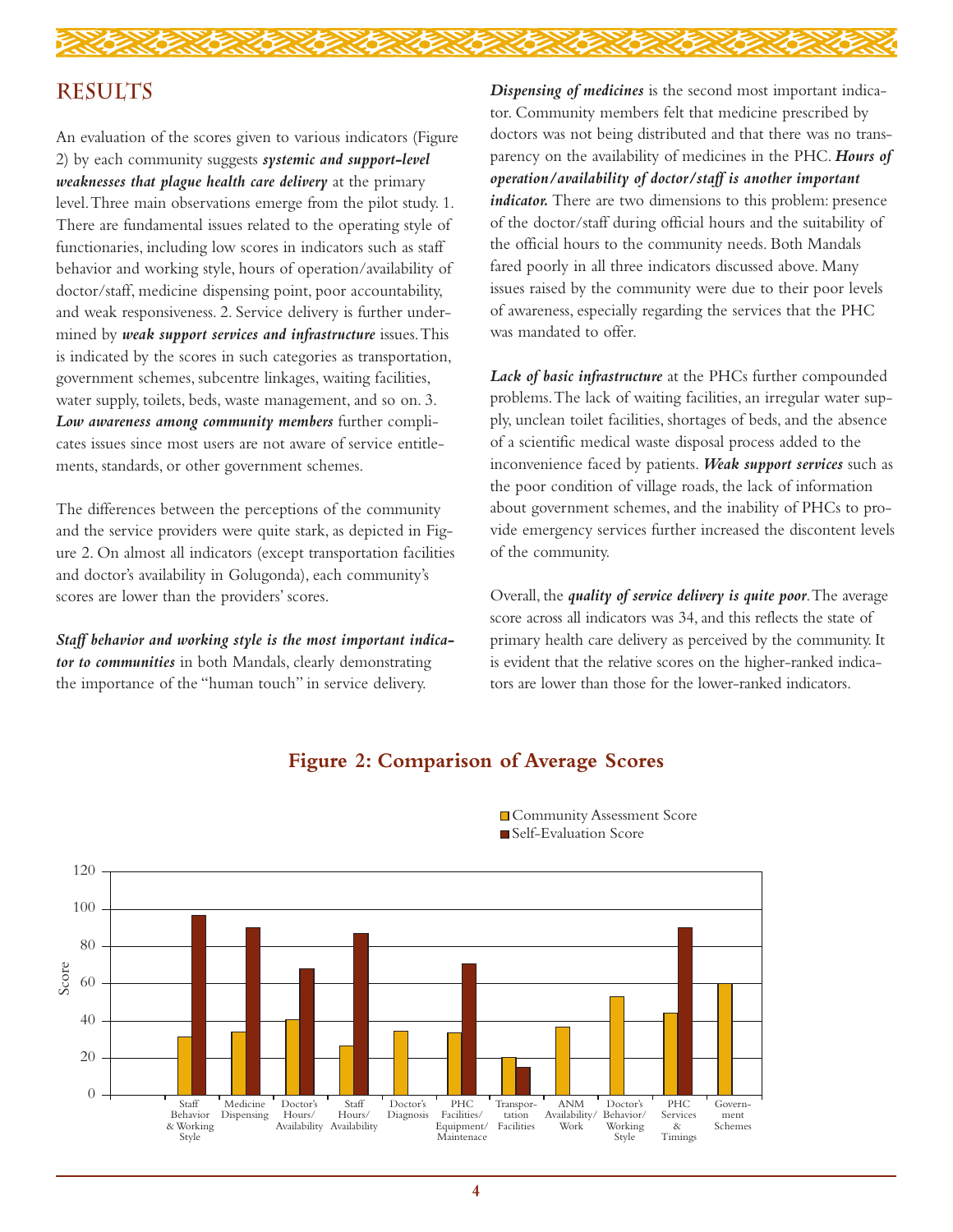



#### **Figure 3: Comparison of Scores by PHC and Gender**

A comparison between the two PHCs (Figure 3) reveals that the facilities in Devarapalle have been rated lower than Golugonda's.While most of the key issues are the same in both the Mandals, a few indicators were seen to be more important in one Mandal as compared to the other, e.g., in Devarapalle Mandal, the doctor's availability was a relatively bigger issue than in Golugonda, while the doctor's diagnosis was more important in Golugonda. Both gender groups attach similar importance to key issues highlighted. It is also evident that female groups have given a higher rating to the PHCs than male groups.

Self-evaluations and interface meetings provided some explanations to the differences in perceptions between the users and service providers, e.g., the PHC staff are overburdened and stressed resulting in irritated responses to patients; medicines were in short supply (dispelling the belief that medicines were being sold elsewhere); and action plans that resulted in constructive problem solving (Annex 1).The pilot was successful in demonstrating how the CSC exercise can provide *innovative solutions to local problems*. Some such solutions were (i) the medical officer and the staff expressed their willingness to undergo training to improve their attitudes and orientation to service delivery and also proactively generate awareness among the community so that the satisfaction levels of the patients can be improved; (ii) the hours of the doctor and staff were changed to suit community needs; and (iii) a system to redress grievances and display an inventory of available medicines was agreed upon and implemented. On the whole, the CSC exercise reduced the gap between users and service providers, in turn increasing overall satisfaction levels.

#### **IMPLICATIONS FOR INSTITUTIONALIZATION AND SCALING UP**

Implications can be drawn at two levels from an analysis of data generated from the pilot: i) for operational field staff at the village, block, and district level; and ii) for health policy makers at the state level.

At the operational level, measures such as the following will be effective in creating and institutionalizing user feedback mechanisms: continuous self-evaluation by PHC staff on points raised by the community; display of action plan progress cards in PHCs and associated villages; prominent display of citizens' charters; and the holding of PHC advisory committees on a regular basis. *Facilitation is key* for the success of the CSC exercise. Even though the availability of articulate and committed local resource persons did not hamper the pilot, an increased use of the CSC that involves a larger number of PHCs will not be possible without having a *large pool of high quality local facilitators*.

At the policy level, guidelines that create institutional capacity and mechanisms that create spaces to integrate the CSC process into existing service delivery channels are needed now. The creation of an enabling framework will go a long way toward increasing user satisfaction levels and improving service delivery.Timely implementation of action plans is vital to the success of the CSC process. In the absence of legal sanction for the CSC, it is unclear who should follow up: the health department or the APRPRP project implementing staff?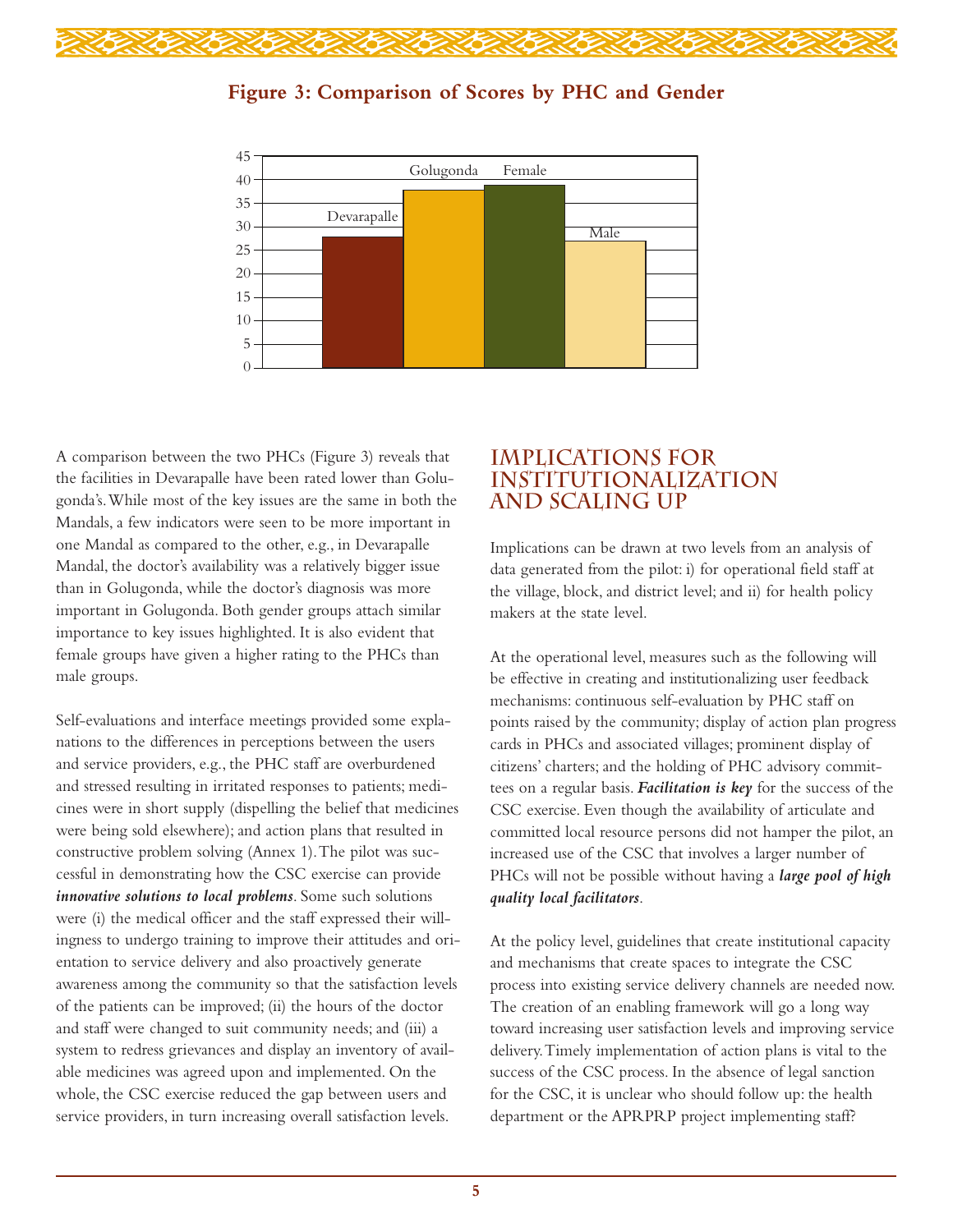

Often support and ownership from higher level officials and key decision makers, which are vital to the success of the CSC process, particularly during self-evaluation and interface meetings, are also lacking.At the micro level, the attitude of the service providers toward a local community member who is acting as a resource person and lacks legitimate authority is often dismissive.This was evident in the PHC staff as well.The absence of such a sanction restricts the CSC from being conducted on a regular basis. Legal sanction for the CSC from the state government will assist in institutionalizing the process.

#### **IMPACT OF SOCIAL ACCOUNTABILITY MECHANISMS ON HEALTH AND SERVICE DELIVERY OUTCOMES**

Under the APRPRP, a number of health innovations have been introduced in 45 health Mandals in 22 districts of Andhra Pradesh to help individuals and communities manage health risks.The two Mandals in which this pilot was conducted were chosen from these 45 health Mandals. Community participation in all health activities in the pilot Mandals increased substantially as a result of the CSC. Most of the suggestions in the action plans, e.g., change in doctors' and staff hours, behavioral/attitudinal training and motivational sessions to sensitize staff, provision of an ambulance by the Mandal Samakhya,<sup>4</sup> and so forth, have been implemented. The feasibility of implementing other suggestions is being evaluated by Mandal/District level officials.The encouraging results from the pilot have led the Society for Elimination of Rural Poverty (SERP), the APRPRP Project Management Unit, to scale up the CSC to all health Mandals. Proactive community participation in health activities has enabled SERP to introduce several other community-managed health interventions, most of which have been now institutionalized through the issuance of operational guidelines by the Health Department of the Government of Andhra Pradesh. Some of these innovative interventions are described below:

*1. Fixed Nutrition and Health Days (NHD):* The auxiliary nurse midwife's (ANM)<sup>5</sup> visits to the village are usually irregular. Consequently not everyone is able to access immunization and health services.To ensure access and availability of health and nutrition services to the rural poor, schedules for fixed NHDs have been drawn out at the Mandal level keeping in mind the ANM's tour program.The NHD has been institutionalized in over 800 villages.

*2. Nutrition Centers:* The nutrition center caters to the nutritional needs of pregnant and lactating women and children up to two years of age.The center aims at the holistic development of women, especially those from the most vulnerable sections, by focusing on improving their health and nutrition. These centers provide health education and a nutritious diet to its members.Twenty-seven nutrition centers have been established in 6 health Mandals out of which 20 are in the pilot Mandals.

*3. Health Risk Fund (HRF):* Many people, especially the poor, borrow money at significantly higher rates of interest to meet costs of hospitalization in emergency situations.To safeguard self-help group (SHG) members from such vulnerabilities, HRFs have been formed in a number of villages. HRFs operate as separate funds, earmarking expenditures for healthrelated problems such as transportation, medicines, diagnostic tests, consultation fees, hospitalization, and so forth.The HRF runs as a savings and loan mechanism that is operated by the village organization at the village level. Members save anywhere between \$0.50 and 1.00 per month. HRFs are being run in 32 of the 45 health Mandals.

*4.Arogya Rakhsha (Health Insurance):* To ensure that SHG members get timely medical care, a comprehensive package of health services targeted to the rural poor is being provided by a private hospital in Karimnagar District.The annual premium for a family of five members is \$10. Case managers at the hospital have been appointed to assist members navigate hospital procedures and get quick medical attention. Currently, 22,000 SHG members have enrolled for Arogya Rakhsha.

*5. Community Managed Ambulance Services and Drug Depots:* Ambulance services and drug depots in some health Mandals have been outsourced to village organizations and Mandal Samakhyas. Most PHCs have neither ambulances nor an adequate supply of medicines. Community managed depots are able to ensure timely availability of medicines at reasonable prices for all PHC patients.

The above interventions and their effects demonstrate that the Community Scorecard process is a powerful tool of civic

<sup>4.</sup>The Mandal Samakhya is a federation of village organizations which are registered cooperative federations of women's self help groups (SHGs).

<sup>5.</sup>The ANM is the multipurpose extension health worker who works at the interface between the community and the public health system.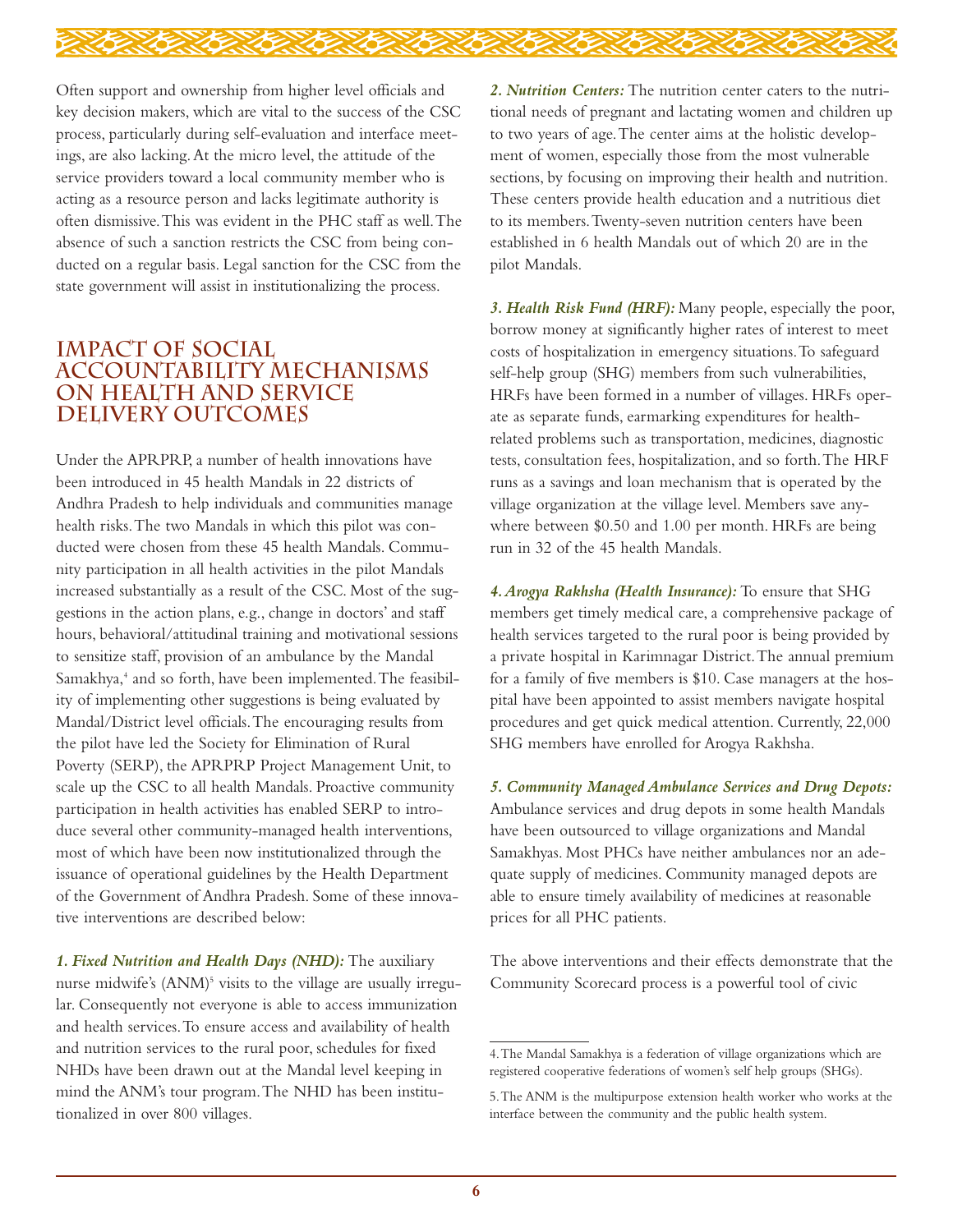

engagement and empowerment. If the CSC methodology is applied to all the 1,570 PHCs in the state, a conservative calculation assuming 12 focus groups per PHC estimates that the number of users providing direct feedback and being engaged easily exceeds 600,000.The CSC can be an effective channel through which communities can articulate their concerns, voice their needs, and engage with service providers.

#### **REFERENCES**

The Center for Good Governance. 2006. Piloting Community Scorecards in the Health Context—Project Report. Hyderabad, India.

Singh, Janmejay, and Parmesh Shah. 2004. Community Score Card Process:A Short Note on the General Methodology for Implementation. Social Development Papers.Washington, DC;World Bank, Participation and Civic Engagement Group.

Malena, Carmen, Reiner Forster, and Janmejay Singh. 2004. Social Accountability:An Introduction to the Concept and Emerging Practice. Social Development Papers 76.Washington, DC;World Bank, Participation and Civic Engagement Group.

World Bank. 2004. *World Development Report 2004: Making Services Work for Poor People.* Washington, DC.

This note was prepared byVivek Misra and P. Ramasankar of the Center for Good Governance, Lakshmi Durga of the Society for Elimination of Rural Poverty (SERP), J.V.R. Murty of the Water and Sanitation Program, and Sanjay Agarwal and Parmesh Shah of the South Asia Sustainable Development Department at the World Bank as a case study for the workshop on "Application of Social Accountability Mechanisms in CDD and Decentralization Programs in South Asia: Experiences from Pilot Projects" in Hyderabad, India, in March 2007.The authors benefited from comments and support provided by Mr.Vijay Kumar, CEO, Society for Elimination of Rural Poverty (SERP), Hyderabad, India.The authors would like to express their gratitude to the Governments of Norway and Finland for supporting this initiative through the Trust Fund for Environmentally and Socially Sustainable Development (TFESSD).The findings, interpretations, and conclusions expressed in this note are entirely those of the authors and should not be attributed in any manner to the World Bank, to its affiliated organizations, or to members of its Board of Executive Directors or the countries they represent.